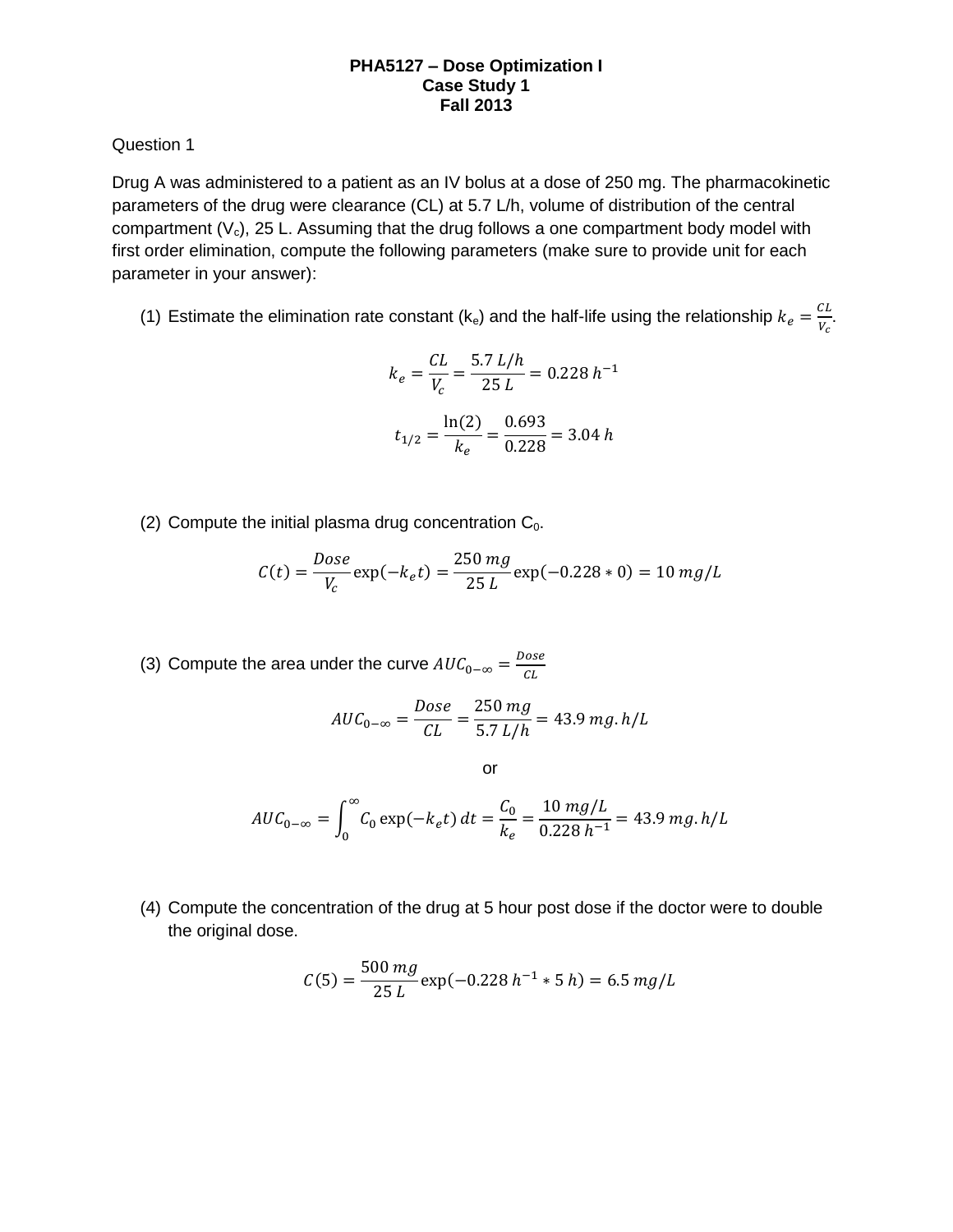# Question 2

For the drug concentration-time profile below, you are given the following information. The route of drug administration was via IV bolus and the dose given was 20 mg.

| Time (h) | Conc (ng/mL) |
|----------|--------------|
| 0        | 200          |
| 0.5      | 168.18       |
| 1        | 141.42       |
| 2        | 100          |
| 4        | 50           |
| 6        | 25           |
| 9        | 8.84         |
| 12       | 3.13         |

(1) Plot the plasma concentration versus time in both linear and semi-log scale and determine the order of the elimination process.

The concentration-time profile is in linear scale.

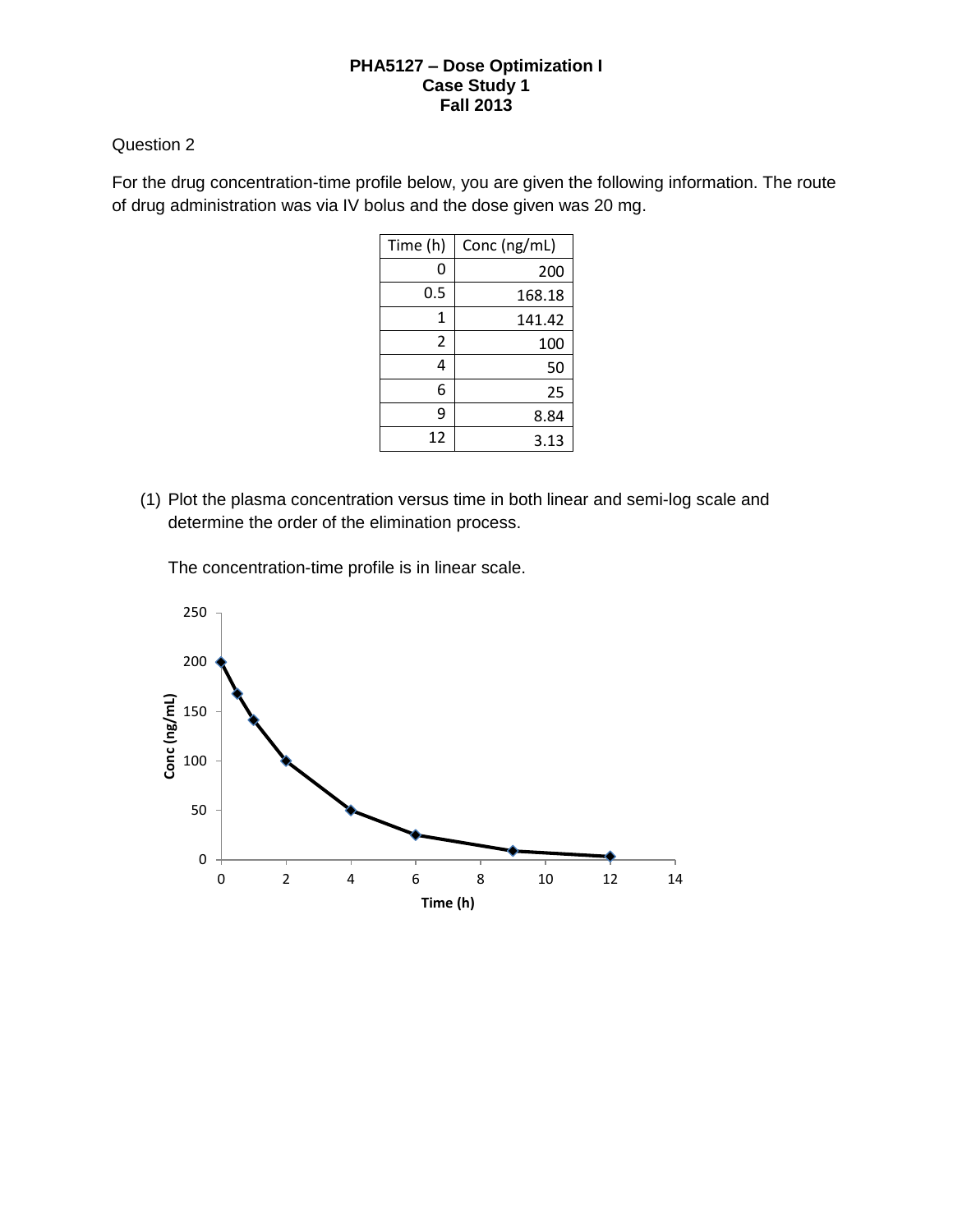The log-concentration-time profile of the data



Since the log-concentration-time profile is a straight line, the drug kinetics follows a onecompartment with first-order elimination.

(2) Determine  $k_e$  and half-life of the drug.

To estimate  $k_e$  directly from the data, we take two points

$$
k_e = \frac{\Delta \log C}{\Delta t} = \frac{\ln(200) - \ln(100)}{2 - 0 h} = 0.346 h^{-1}
$$

$$
t_{1/2} = \frac{\ln(2)}{0.346 h^{-1}} = 2 h
$$

(3) Compute the clearance (CL) and volume of distribution  $(V_d)$ 

$$
V_d = \frac{Dose}{C_0} = \frac{20 mg}{200 ng/mL} = \frac{20000 \,\mu g}{200 \,\mu g/L} = 100 L
$$
  

$$
CL = V_d \times k_e = 100 L \times 0.346 h^{-1} = 34.6 L/h
$$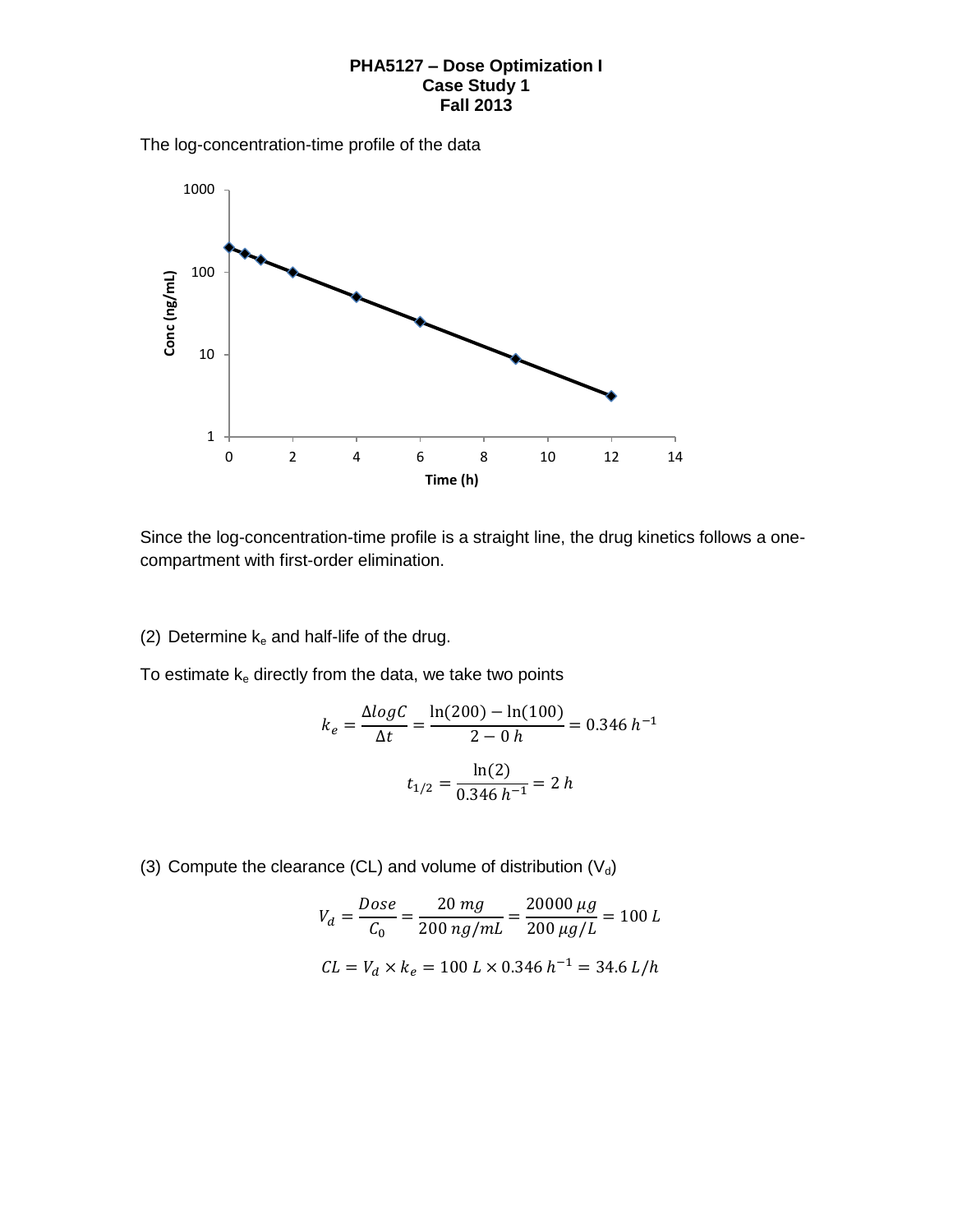(4) What are the expected concentrations of the drug at 14 h and 16 h?

Since the half-life of the drug is 2 h, the drug concentration is halved every 2 hours. So the expected concentrations at 14 h and 16 h are approximately 1.56 and 0.78 ng/mL, respectively.

(5) Use the trapezoidal rule to compute the  $AUC_{0-12}$  of the profile above.

| $AUC_{0-12} = \frac{200}{2}$ |              | $\frac{200+168}{2} \times 0.5 + \dots + \frac{8.84+3.13}{2} \times (12-9)$ |  |
|------------------------------|--------------|----------------------------------------------------------------------------|--|
| Time (h)                     | Conc (ng/mL) | Partial AUC (ng.h/mL)                                                      |  |
| 0                            | 200          |                                                                            |  |
| 0.5                          | 168.18       | 92.045                                                                     |  |
| 1                            | 141.42       | 77.4                                                                       |  |
| $\overline{2}$               | 100          | 120.71                                                                     |  |
| 4                            | 50           | 150                                                                        |  |
| 6                            | 25           | 75                                                                         |  |
| 9                            | 8.84         | 50.76                                                                      |  |
| 12                           | 3.13         | 17.955                                                                     |  |

The sum of the partial areas from 0 to 12 hours is  $AUC_{0-12} = 583.87$  ng.h/mL